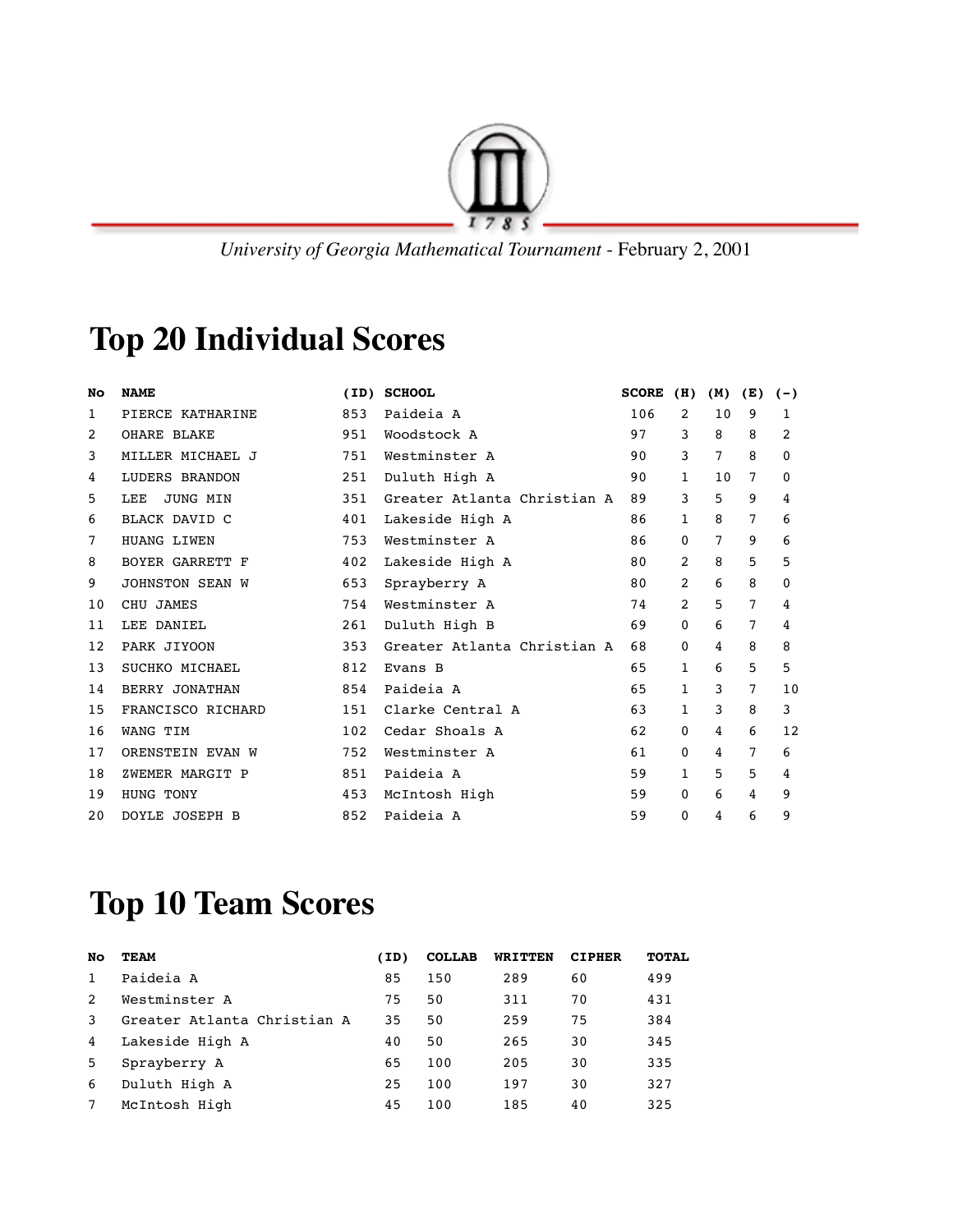| 8 South Forsyth B | 56 | 150 | 141 | 30  | 321 |
|-------------------|----|-----|-----|-----|-----|
| 9 Duluth High B   | 26 | 100 | 212 | -5. | 317 |
| 10 Evans B        | 81 | 100 | 198 | 15  | 313 |

(H) (M) (E) refer to the number of hard, medium and easy problems solved

(-) is the number of answers left blank